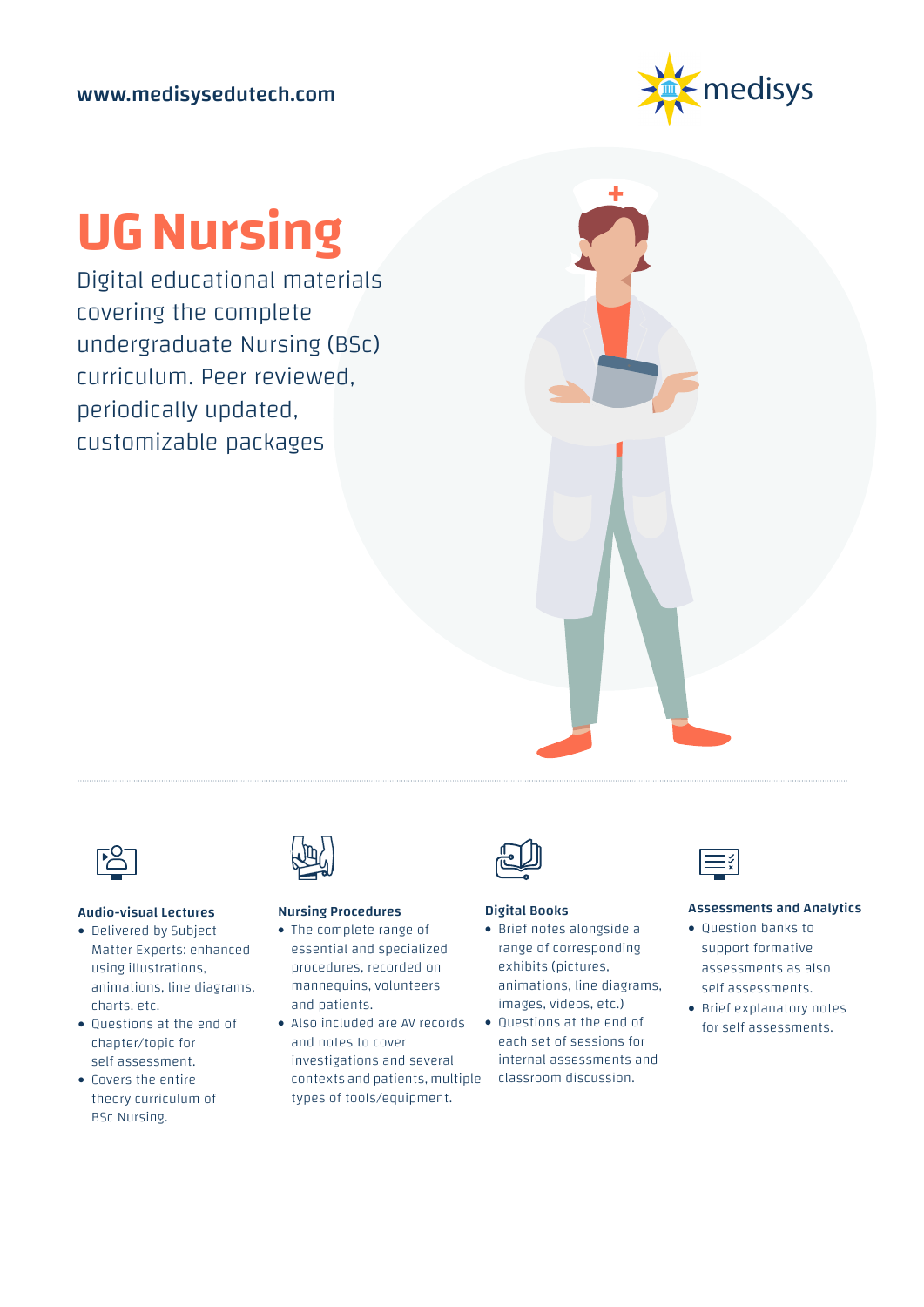## The UG Nursing Digital Books



Two-column format: Notes and brief explanations (alongside a range of exhibits pictures, animations, illustrations, etc.)



- Hospital walk through
- Portfolio of essential hospital services

#### Other offerings from Medisys Edutech

UG Med: Covering all aspects of a standard, competency based medical sessions that comprehensively cover education curriculum: AV lectures, Digital books, BSCs, SGDs, Test Prep, DOAP sessions. Skills modules, ECE, H/V integration notes etc.

UG Dental: A compilation of e-learning the complete BDS curriculum: AV lectures, Digital books, a vast array of procedure videos, assessments etc.

Test Prep: Materials for swift revision and a testing platform for Medical, Dental and Nursing students. Mock assessments for NEXT Exam in association with Prometric.

UG Homoeo: A compilation of e-Learning sessions that comprehensively cover the complete BHMS curriculum.

Continuing Education: A vast range of courses, from 2 weeks to 1 year duration leading to certificates/diplomas, in online/blended delivery mode, Primarily intended for GP/family medicine practice.

#### Medisys Edutech Private Limited

Plot No. 620, Road No. 33, Jubilee Hills, Hyderabad - 500033, Telangana, India Tel: +91 99591 13026 | Email: info@medisysedutech.com www.medisysedutech.com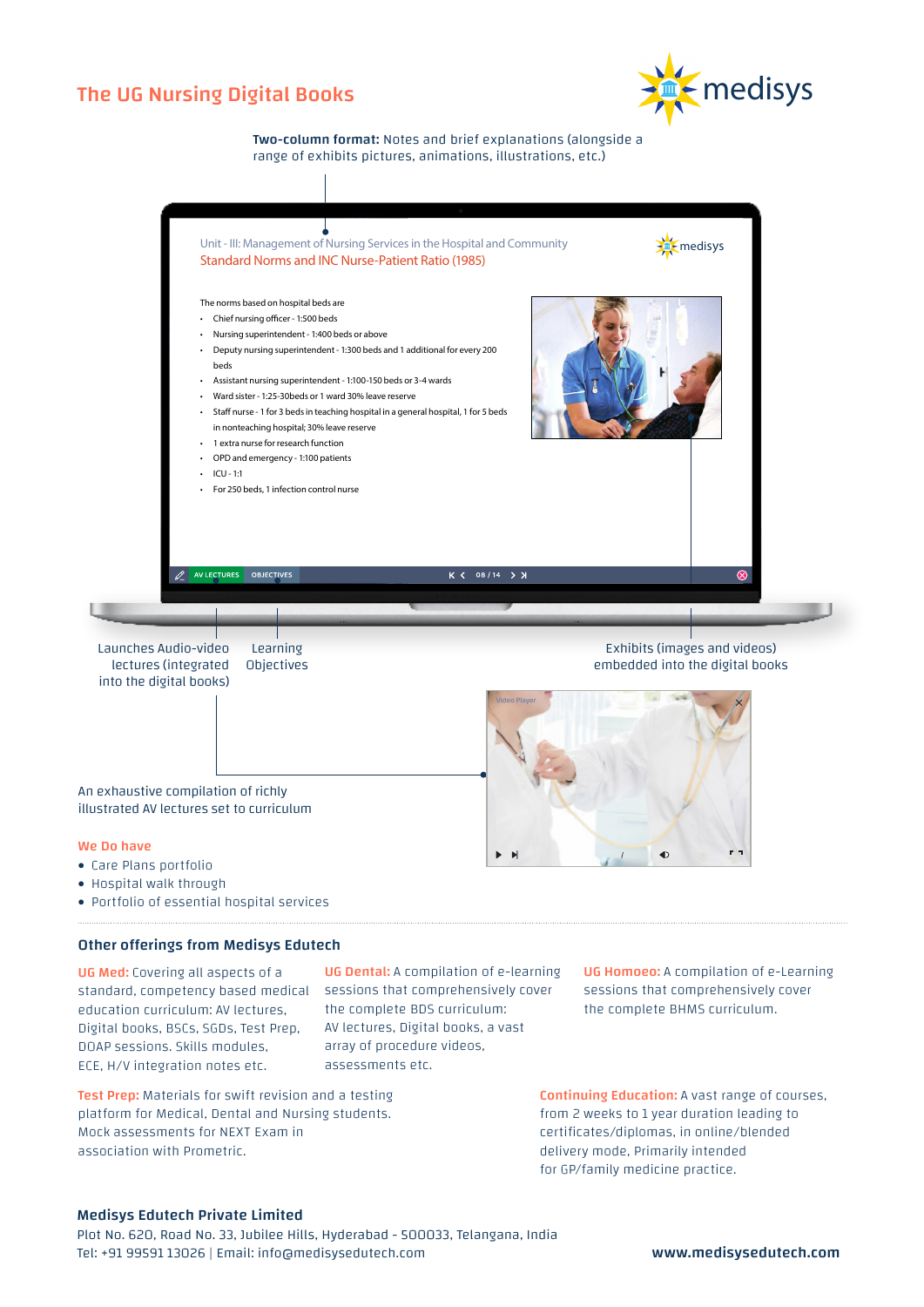## UG Nursing Course List

#### Year I

- Nursing Foundations
- 1. Introduction
- 2. Nursing as a Profession
- 3. Hospital Admission and Discharge 4. Communication & Nurse Patient
- Relationship
- 5. The Nursing Process
- 6. Documentation and Reporting
- 7. Vital Signs
- 8. Health Assessment
- 9. Machinery, Equipment and Linen
- 10. Meeting Needs of Patient
- 11. Infection Control in Clinical Settings
- 12. Administration of Medications
- 13. Meeting Needs of Peri-operative Patients
- 14. Meeting Special Needs of the Patient
- 15. Care of Terminally Ill Patients
- 16. Professional Nursing Concepts and **Practices**
- 17. First Aid and Nursing in Simple **Emergencies**

#### Anatomy

- 1. Introduction to Anatomical Terms and Organization of the Human Body
- 2. Skeletal System
- 3. Muscular System
- 4. Nervous System
- 5. Sensory Organs
- 6. Circulatory and Lymphatic System
- 7. Respiratory System
- 8. Digestive System
- 9. Excretory System
- 10. Endocrine System
- 11. Reproductive System

#### Physiology

- 1. Cell & General Physiology
- 2. Blood, Body Fluids and Immunity
- 3. Nervous System & Muscle Physiology
- 4. Central Nervous System
- 5. Muscle Physiology
- 6. Cardiovascular System
- 7. Respiratory System
- 8. Digestive System
- 9. Excretory System
- 10. Endocrine System
- 11. Reproductive System
- 12. Special Senses
- 13. Vision
- 14. Ear
- 15. Taste and Smell

#### Biochemistry

- 1. Structure and Functions of Cell Membrane
- 2. Water and Electrolyte Balance
- 3. Metabolism of Carbohydrates
- 4. Metabolism of Lipids
- 5. Metabolism of Proteins and Amino Acids
- 6. Enzymes
- 7. Composition of Vitamins and Minerals
- 8. Chemistry of Nucleotides DNA, RNA - Nucleic Acids
- 9. Immunoglobulin
- 10. Free Radicals and Antioxidants, Detoxification
- 11. Starvation, Obesity
- 12. Functional Tests Liver, Kidney, Thyroid

medisys

1. Common Signs & Symptoms and Management

3. Adults Incl. Elderly with Respiratory Problems

Year II

Medical Surgical Nursing - I

2. Nursing Management of Patients

4. Disorders of Digestive System 5. Blood and Cardiovascular Problems

6. Genitourinary Problems 7. Reproductive System 8. Endocrine System 9. Integumentary System 10. Musculoskeletal Problems 11. Immunological Problems 12. Communicable Diseases 13. Perioperative Nursing

Pharmacology

9. Toxicology

1. Special Pathology 2. Clinical Pathology

Pathology

Genetics

Sociology

1. General Pharmacology 2. Chemotherapy 3. Drugs of GIT 4. Respiratory System

5. Central & Autonomic Nervous System 6. Diuretics & Cardio Vascular System 7. Vaccine & Sera Vitamins & Minerals 8. Drugs for Hormonal Disorders

**Examination of Body Cavity Fluids,** Transudates and Exudates

1. Maternal, Pre-natal and Genetic Influences on Development of Defects and Diseases 2. Genetic Testing in the Neonates and Children 3. Genetic Conditions of Adolescents and Adults

10. Dermatology, Ear, Nose & Eye

4. Services Related to Genetics

5. Types of Communication in India

8. Social Control & Problems

Community Health Nursing - I

4. Natural Resources

3. Guidance & Counseling

Learning Process 5. Methods of Teaching **Educational Media** 

Health (IEC)

7. Social Organization and Social System

1. Determinants of Health Epidemiology 2. Epidemiology and Nursing Management of Common Communicable and Non-communicable Diseases 3. Demography, Population and its Control

Communication and Educational Technology 1. Review of Communication Process 2. Human and Interpersonal Relation

7. Information, Education & Communication for

4. Principles of Education & Teaching

1. Individual & Society 2. Social Groups and Processes 3. Family and Marriage 4. Social Stratification

6. Social Change

13. Urine: Normal and Abnormal

#### Nutrition

- 1. Carbohydrates
- 2. Fats
- 3. Proteins
- 4. Energy
- 5. Vitamins
- 6. Minerals
- 7. Water & Electrolytes
- 8. Cookery Rules & Preservation of Nutrients
- 9. Balanced Diet
- 10. Role of Nurse in Nutritional Programs

#### Microbiology

- 1. General Characteristics of Bacteria
- 2. Infection Control
- 3. Immunity
- 4. Pathogenic Bacteria
- 5. Pathogenic Viruses
- 6. Pathogenic Fungi
- 7. Parasites
- 8. Rodents and Vectors
- 9. Demonstration of Practical Procedures in Microbiology

#### Psychology

- 1. Biology of Behavior
- 2. Cognitive Processes
- 3. Motivation and Emotional Processes
- 4. Personality
- 5. Developmental Psychology
- 6. Mental Hygiene and Mental Health
- 7. Psychological Assessment & Tests

#### English

- 1. Review of Grammar
- 2. Building Vocabulary
- 3. Phonetics
- 4. Public Speaking
- 5. Various Forms of Composition

10. Reports on Health Problems, etc.

16. Telephonic Conversation 17. Listening Comprehension 18. Media, Audio, Video, Speeches, etc.

Introduction to Computers

1. Introduction to Disk Operating System 2. Multi Media: Types and Uses 3. Use of Internet and Email 4. Statistical Package

5. Hospital Management Systems

- 6. Letter Writing 7. Nurses Notes
- 8. Anecdotal Records
- 9. Diary Writing

11. Resume / CV 12. Spoken English 13. Oral Report 14. Discussion 15. Debate